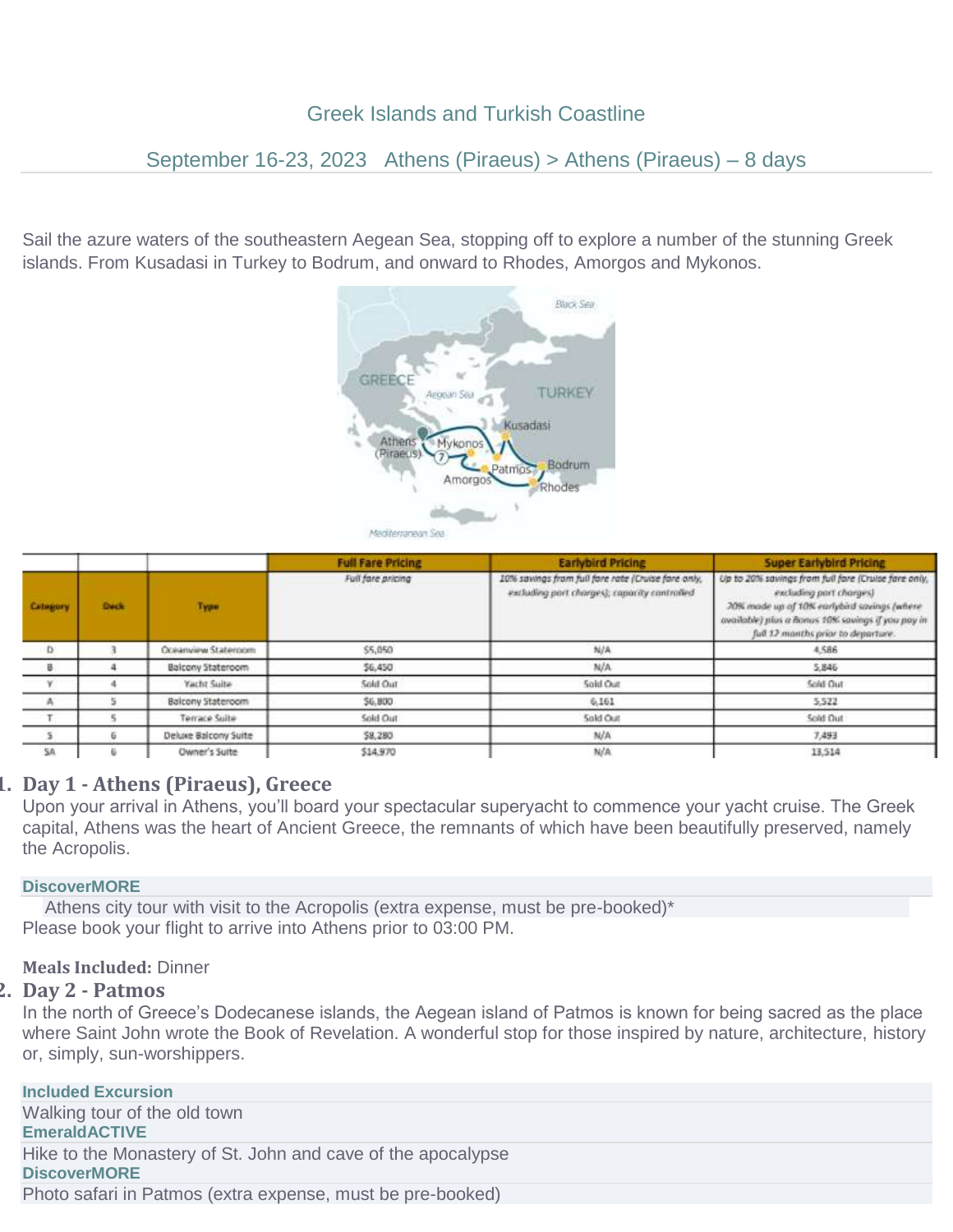## **DiscoverMORE**

A glimpse of monastic life (extra expense, must be pre-booked) **Meals Included:** Breakfast, Lunch, Dinner

## **3. Day 3 - Kusadasi, Turkey**

This beach resort town on Turkey's west coast dates back to 3000 BC and is now a busy cruise port, with a renowned nightlife. Home to a small, Byzantine castle, the Grand Bazaar sells the wares of numerous merchants and much in the way of monuments to the past.

**Included Excursion** Guided tour of Ephesus **EmeraldACTIVE** Sightseeing bike tour of Kusadasi and surrounding areas **DiscoverMORE** Guided tour of Sirince village (extra expense, must be pre-booked) **Meals Included:** Breakfast, Lunch, Dinner

## **4. Day 4 - Bodrum**

Reaching from Turkey's southwest coast into the Aegean Sea, the stunning twin bays of Bodrum are home to one of the Seven Wonders of the World, the Mausoleum at Halicarnassus, built between 350 and 353 BC for Mausolus. While being historic, the city is a playground for Turkish and foreign visitors alike, with two contrasting sides, east and west.

### **DiscoverMORE**

Discover one of the ancient wonders of the world: Tomb of Mausolus (extra expense)

**DiscoverMORE**

Guided Scuba diving experience (extra expense)

## **DiscoverMORE**

Farmers market visit followed by cooking class to learn how to make local delicacies (extra expense) **Meals Included:** Breakfast, Lunch, Dinner

## **5. Day 5 - Rhodes, Greece**

The capital of the Dodecanese Islands, Rhodes seemingly has it all. Lush green valleys, golden beaches and archaeological sites. Known as the Island of the Knights, the medieval city is a UNESCO World Heritage site.

#### **DiscoverMORE**

Guided tour of Lindos (extra expense) **DiscoverMORE** Panoramic Rhodes (extra expense)

**Meals Included:** Breakfast, Lunch, Dinner

### **6. Day 6 - Amorgos**

The furthest eastern island of the Cyclades group, Amorgos is a secret, untouched hideaway where unique natural landscapes are dotted with Cycladic architecture; beautiful beaches welcome relaxation and hiking trails awaken the adventurer in you.

## **Included Excursion**

Guided city tour of the old town **EmeraldPLUS** Folklore Show and local delicacies **DiscoverMORE** Highlights of Amorgos (extra expense) **DiscoverMORE** Kayaking tour (extra expense)

**Meals Included:** Breakfast, Lunch, Dinner

## **7. Day 7 - Mykonos**

Named after Apollo's grandson, this cosmopolitan Greek island in the heart of the Cyclades is built on myth and legend. Clear blue skies, renowned beaches and whitewashed windmills make it the perfect port stop.

## **DiscoverMORE**

Discover the ancient and modern art of mosaic making (extra expense)